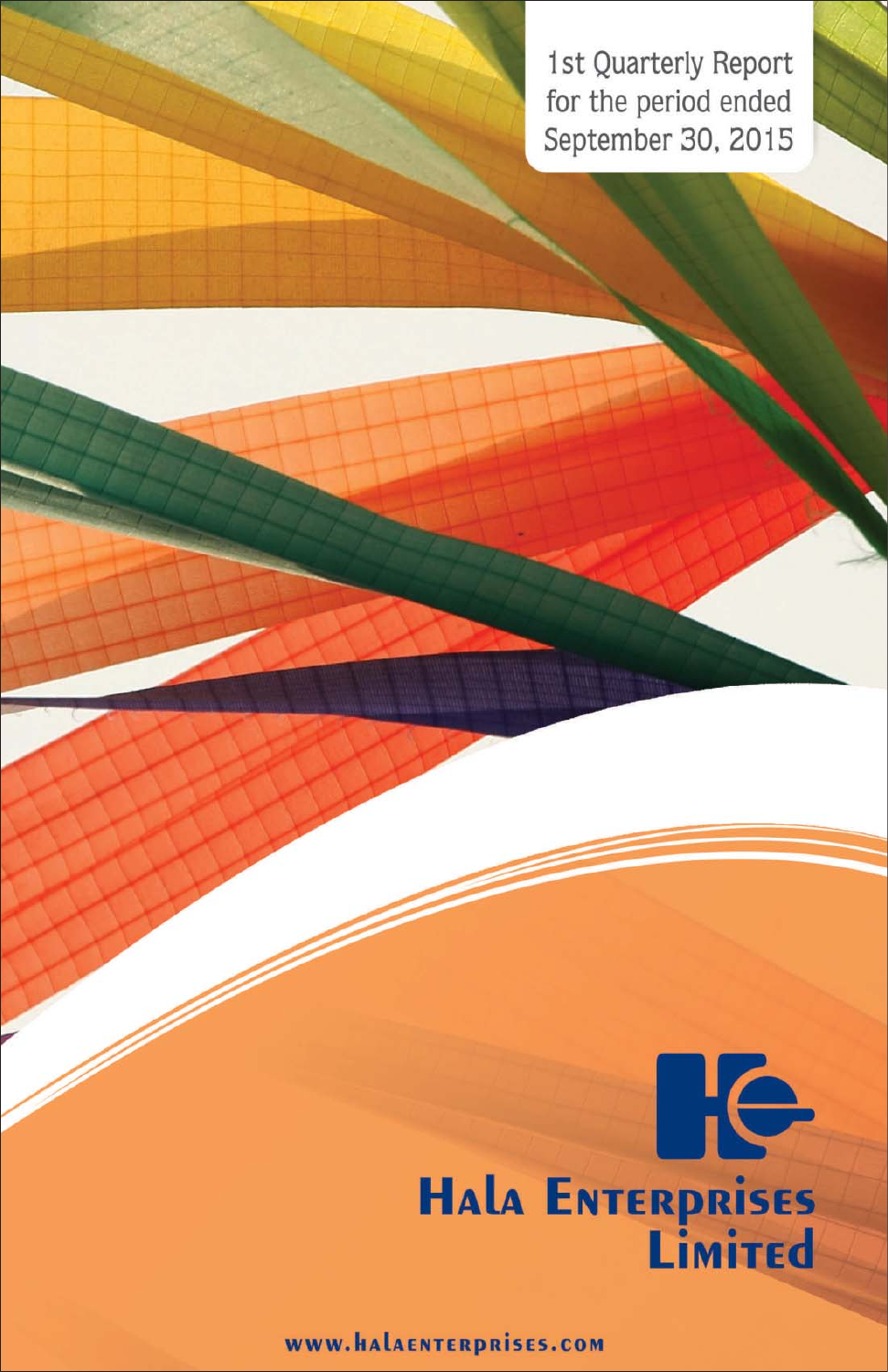

## **CONTENTS**

| Company Information                                  | 2       |  |
|------------------------------------------------------|---------|--|
| Director's Report                                    | 3       |  |
| Condensed Interim Balance Sheet                      | $4 - 5$ |  |
| Condensed Interim Profit & Loss Account              | 6       |  |
| Condensed Interim Cash Flow Statement                | 7       |  |
| Condensed Interim Statement of Comprehensive Invoice | 8       |  |
| Condensed Interim Statement of Changes in Equity     | 9       |  |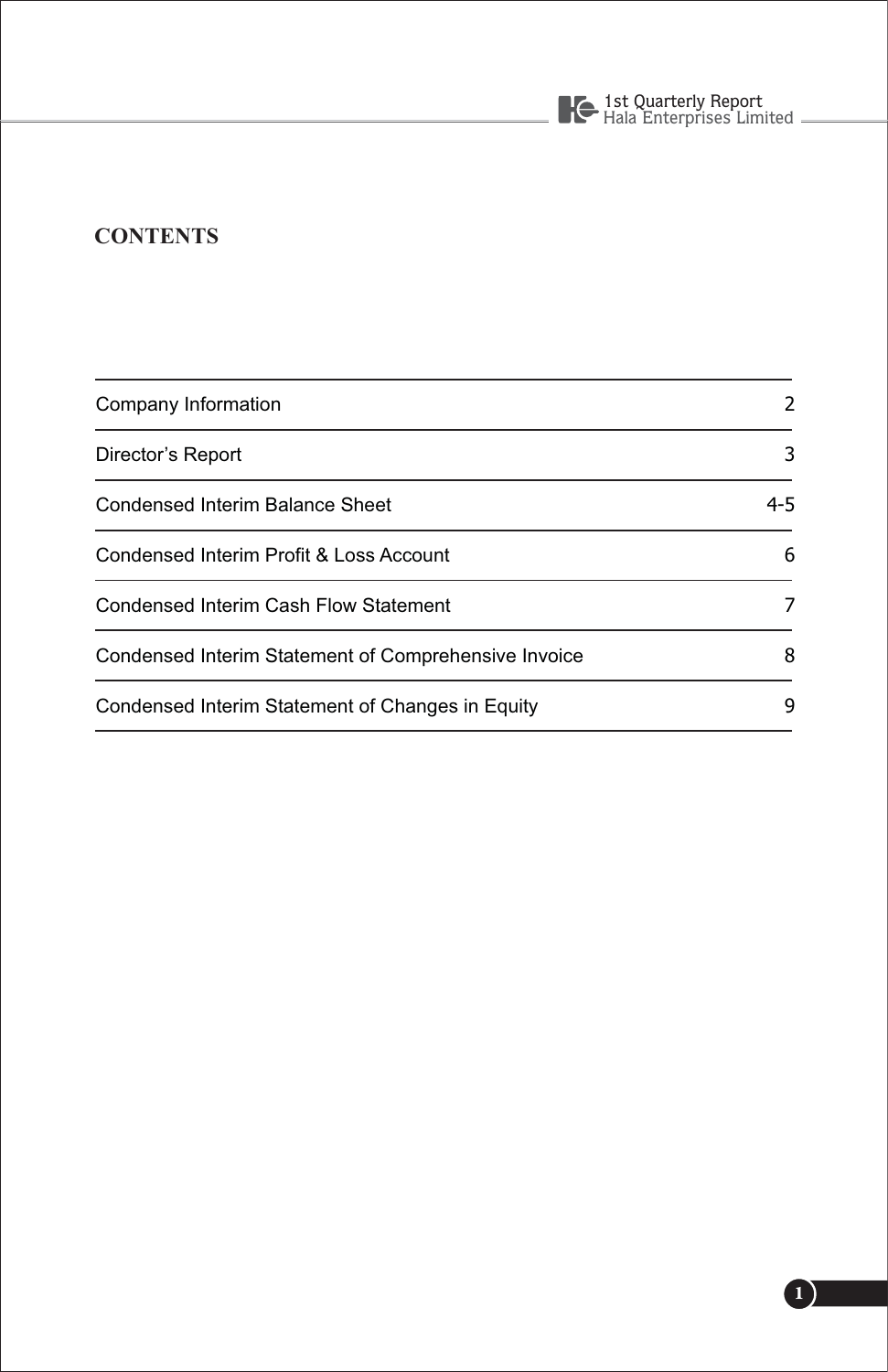## **COMPANY INFORMATION**

| <b>BOARD OF DIRECTORS</b>                             | Mr. Tahir Jahangir<br>Mr. Jillani Jahangir<br>Miss Munizae Jahangir<br>Mrs. Sulema Jahangir<br>Mr. Rashid Ahmad Khan<br>Sh. Ijaz Ahmed<br>Mr. Abdul Munaf                      | Chairman/Director<br><b>Chief Executive Officer</b><br>Non-Executive Director<br>Non-Executive Director<br>Non-Executive Director<br>Non-Executive Director<br><b>Executive Director</b> |  |
|-------------------------------------------------------|--------------------------------------------------------------------------------------------------------------------------------------------------------------------------------|------------------------------------------------------------------------------------------------------------------------------------------------------------------------------------------|--|
| <b>AUDIT COMMITTEE</b>                                | Mr. Rashid Ahmad Khan<br>Miss Munizae Jahangir<br>Sh. Ijaz Ahmed                                                                                                               | Chairman/Member<br><b>Member</b><br>Member                                                                                                                                               |  |
| <b>HUMAN RESOURCE &amp;</b><br>REMUNERATION COMMITTEE | Mr. Rashid Ahmad Khan<br>Mr. Jillani Jahangir<br>Miss Munizae Jahangir<br>Mrs. Sulema Jahangir<br>Sh. Ijaz Ahmed<br>Mr. Abdul Munaf                                            | Chairman/Member<br><b>Member</b><br><b>Member</b><br><b>Member</b><br>Member<br>Member                                                                                                   |  |
| CHIEF FINANCIAL OFFICER                               | Mr. Abdul Munaf                                                                                                                                                                |                                                                                                                                                                                          |  |
| <b>COMPANY SECRETARY</b>                              | Muhammad Mushtaq Saeed Iqbal                                                                                                                                                   |                                                                                                                                                                                          |  |
| <b>HEAD OF INTERNAL AUDIT</b>                         | Mr. Usman Saleem                                                                                                                                                               |                                                                                                                                                                                          |  |
| <b>AUDITORS</b>                                       | M/s. Horwath Hussain Chaudhary & Co.<br><b>Chartered Accountants</b>                                                                                                           |                                                                                                                                                                                          |  |
| <b>LEGAL ADVISORS</b>                                 | A.G.H.S Law Associates                                                                                                                                                         |                                                                                                                                                                                          |  |
| <b>BANKERS</b>                                        | <b>Faysal Bank Limited</b><br><b>NIB Bank Limited</b><br>Askari Bank Limited                                                                                                   |                                                                                                                                                                                          |  |
| <b>REGISTERED OFFICE/WORKS</b>                        | Factory Premises, 17.5 KM Sheikhupura Road,<br>Lahore Tel: 042-37970130, 37970230<br>Fax: 042-37970681<br>Email. hala@halaenterprieses.com<br>Website: www.halaenterprises.com |                                                                                                                                                                                          |  |
| <b>SHARE REGISTRAR OFFICE</b>                         | M/s Corplink (Private) Limited<br>Wings Arcade, 1-K, Commercial Model Town, Lahore<br>Tel: 042-35916714, 35916719 Fax: 042-35869037<br>Email. corplink786@yahoo.com            |                                                                                                                                                                                          |  |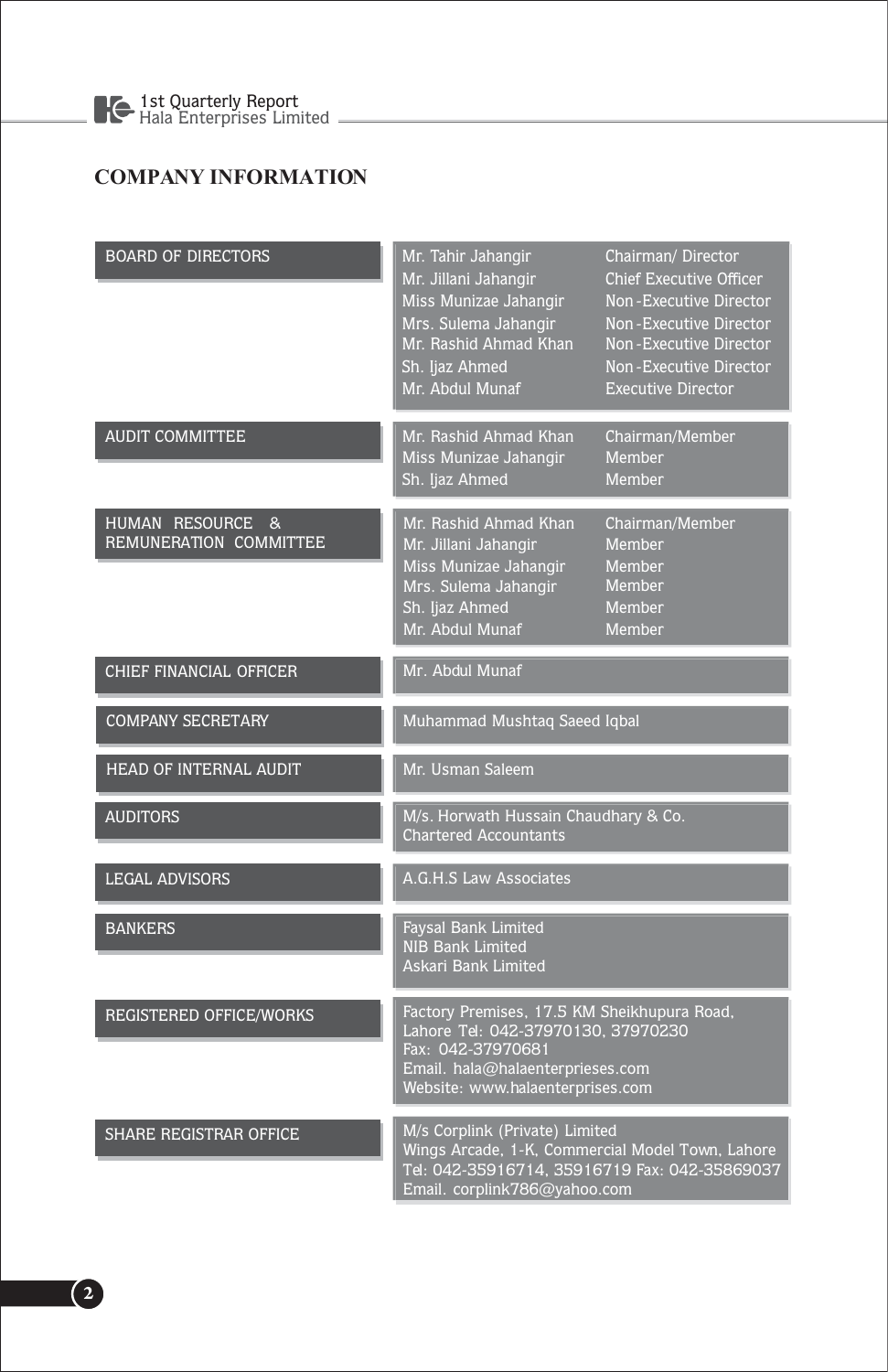

**DIRECTORS' REPORT** 

The Directors of the Company hereby present the Interim Financial Report of the company for the first financial quarter ended September 30<sup>th</sup>, 2015 together with the interim financial information.

The overall towel exports for the year 2015 have remained more or less stagnant, seeing even a nominal decrease till this period. However, we have managed to gain ground over the first quarter where we have witnessed a 43% increase in sales compared to last year. Unfortunately we were unable to reflect this big increase of sales into profits due to the weak Euro. The higher volume of sales was achieved by cutting prices and getting larger volumes. This trend has led the management of the company to go for further cost cutting to be able to achieve better profitability in the upcoming periods.

We hope to see a major reduction in our overall costs in the upcoming periods and to be able to achieve higher sales prices. This will eventually lead the company into a secure position with some good profitability.

We would like to take this opportunity to thank our customers, suppliers and bankers for their continued cooperation towards the progress of the company. We hope that this support continues in the future as well.

For & on behalf of the Board

l fuun Pakingsf

(JILLANI JAHANGIR) CHIFF EXECUTIVE OFFICER

Dated: October 31, 2015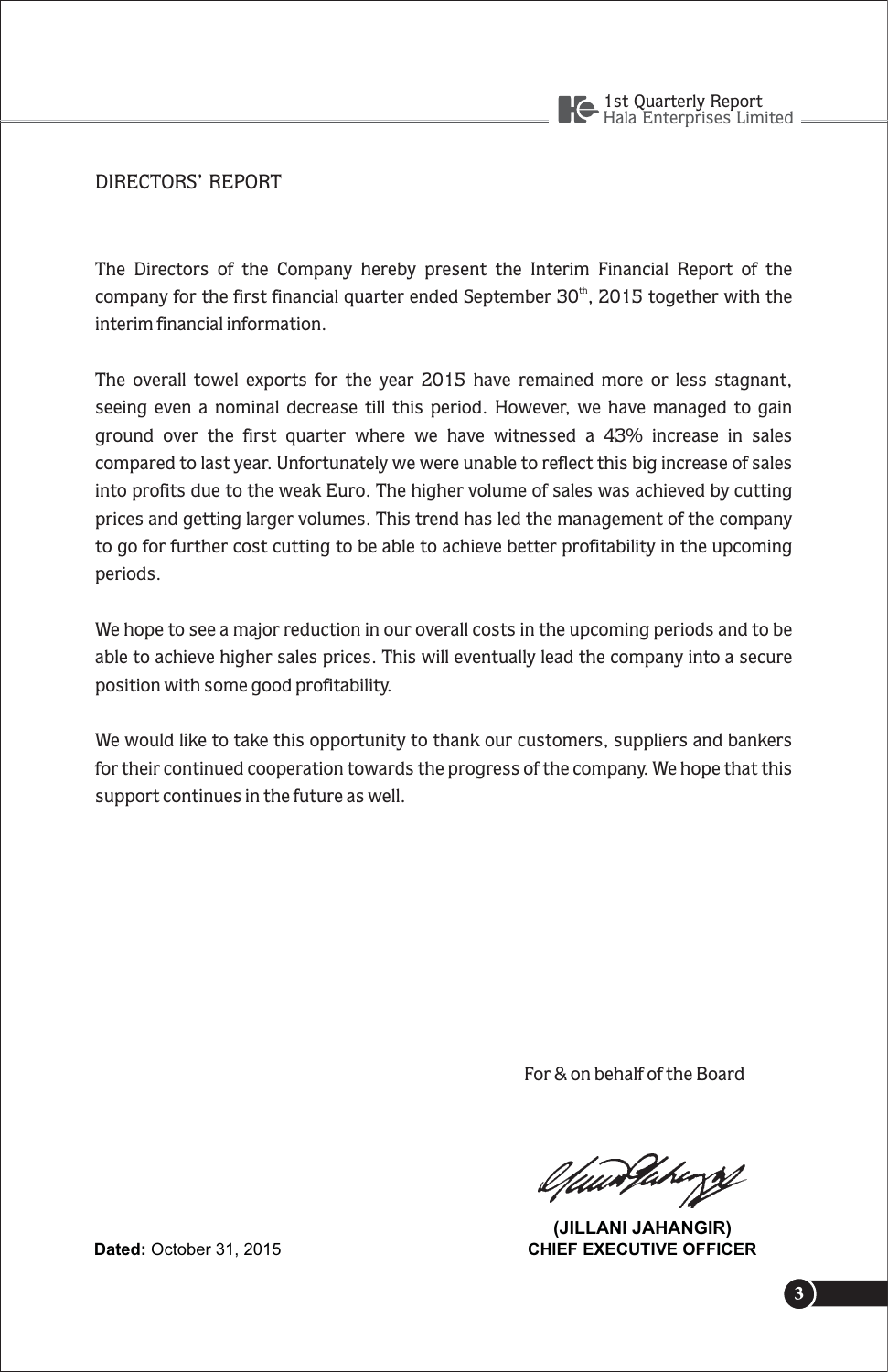#### CONDENSED INTERIM BALANCE SHEET As At September 30, 2015 (un-audited)

1st Ouarter Year ended ended Sep-15 **Jun-15 Un-Audited Audited** Rupees Rupees **CAPITAL AND LIABILITIES** Share capital and reserves Authorized capital 8,000,000 ordinary shares of Rs. 10 each 80,000,000 80,000,000 Issued, subscribed and paid up capital 68.040.000 68.040.000 Share deposit money 61,923,044 61,923,044 Reserves 20.920.079 18.290.866 **Accumulated loss**  $(134.272.280)$  $(132.669.964)$ 16.610.843 15.583.946 90.122.226 Surplus on revaluation of Property, 89.741.352 **Non Current Liabilities** Deferred liability 41,525,175 41,829,086 **Current Liabilities** 65.526.475 73.919.667 Trade and other payables 7.656,897 Accrued mark up 8,537,288 Short term borrowings 83.910.000 90.347.000 2.201.142 Due to related parties 1,400,024 Provision for taxation 775,188 2,273,773 160.069.702 176.477.752 **Contingencies and Commitments** 307.947.072 324.013.010

#### **NOTES TO THE ACCOUNTS**

- 1 These accounts are un-audited and are being submitted to the share holders in accordance with the requirements of the companies ordinance 1984.
- 2 Accounts policies adopted for the preparation of these accounted are the same as those applied in the preparation of the preceding annual accounts of the company
- 3 Amounts set aside in these accounts for taxation are provisional. Final liability will be determined on the basis of annual results.
- 4 Cash flow statement, comprehensive income statement and statement of changes in equity has been disclosed as per requirements of the IAS No 34
- 5 where necessary, previous figures have been re-arranged for the purpose of fair comparison.
- LAHORE: October 31, 2015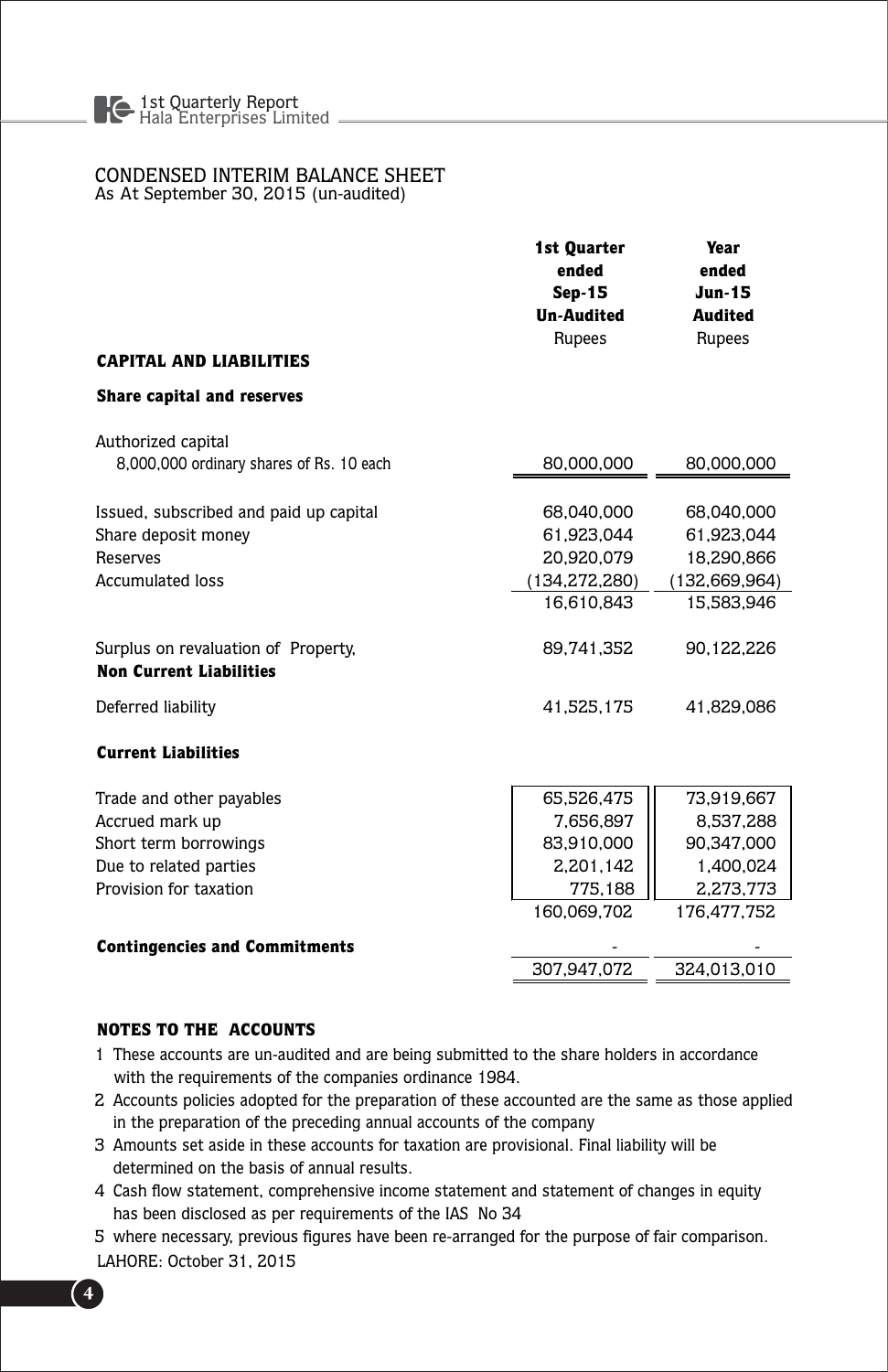# CONDENSED INTERIM BALANCE SHEET<br>As At September 30, 2015 (un-audited)

|                                                            | 1st Quarter<br>ended<br><b>Sep-15</b><br><b>Un-Audited</b><br>Rupees | Year<br>ended<br><b>Jun-15</b><br><b>Audited</b> |  |
|------------------------------------------------------------|----------------------------------------------------------------------|--------------------------------------------------|--|
| <b>ASSETS</b>                                              |                                                                      | Rupees                                           |  |
| <b>Non Current Assets</b><br>Property, Plant and equipment | 106.148.998                                                          | 107.117.076                                      |  |
| Long term Investments                                      | 12.829.426                                                           | 10.200.213                                       |  |
| Long term deposits                                         | 3.906.290                                                            | 3.906.290                                        |  |

#### **Current assets**

| Stores and spares                   | 9.657.334   | 9,470,363   |
|-------------------------------------|-------------|-------------|
| Stock in trade                      | 86,550,193  | 87.839.567  |
| Trade debtors                       | 18,608,561  | 35.740.068  |
| Advances, deposits, prepayments and |             |             |
| other receivables                   | 28.662.849  | 28.264.676  |
| Sales tax refundable                | 9,651,896   | 9.148.092   |
| Due from associated undertakings    | 15.682.484  | 18.105.492  |
| Cash and bank balances              | 4,734,041   | 2,706,173   |
|                                     | 173.547.358 | 191.274.431 |
|                                     |             |             |

| Asset Held for Disposal | 11.515.000  | 11.515.000  |  |  |
|-------------------------|-------------|-------------|--|--|
|                         |             |             |  |  |
|                         | 307.947.072 | 324.013.010 |  |  |

efaun Jahangs

**CHIEF EXECUTIVE OFFICER** 

Abelial Munay

**DIRECTOR**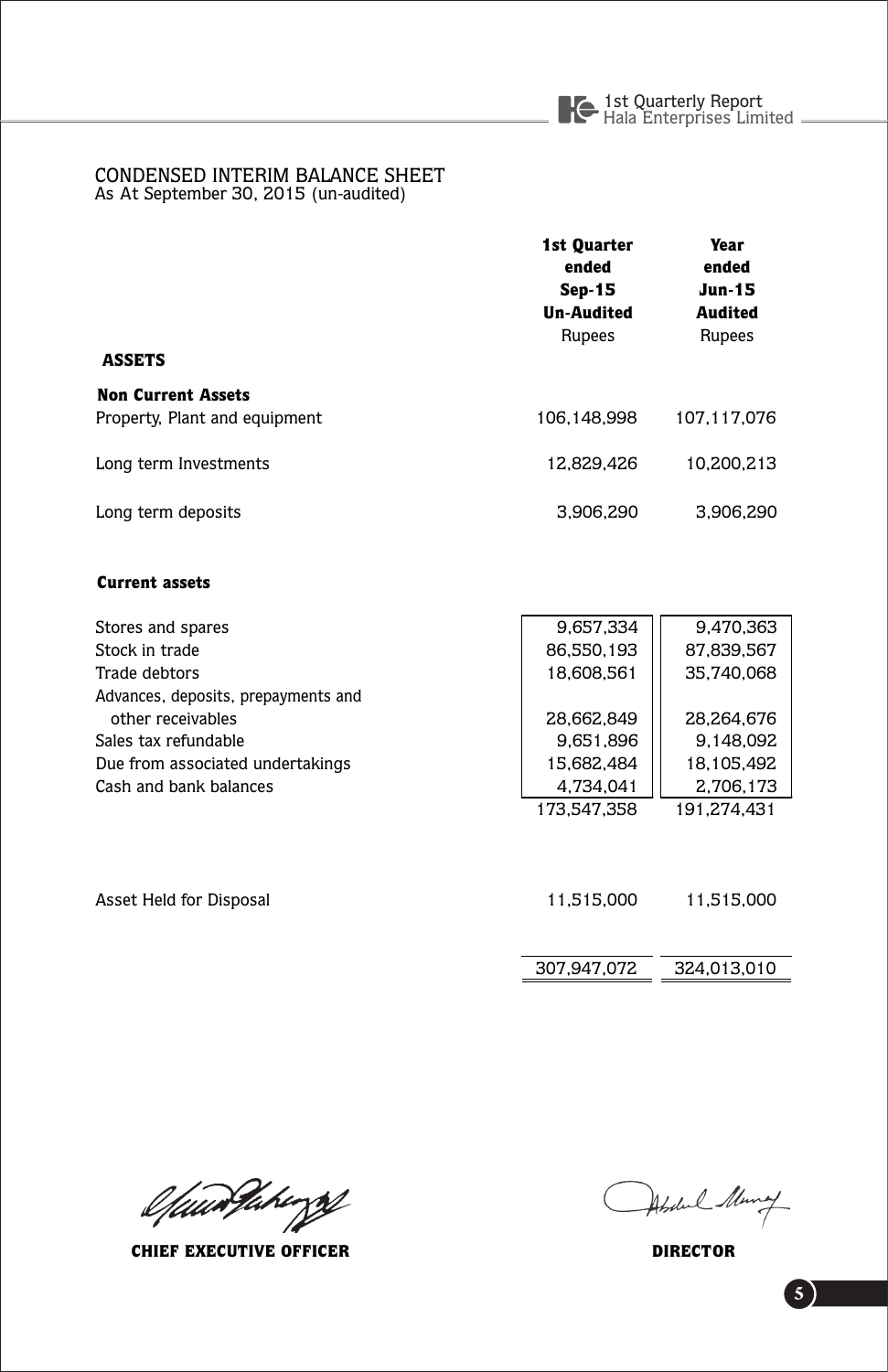#### CONDENSED INTERIM PROFIT AND LOSS ACCOUNT For The Quarter Ended September 30,2015

|                                | 1st Quarter<br>ended<br>Sep 30,2015 | 1st Quarter<br>ended<br>Sep 30,2014 |  |
|--------------------------------|-------------------------------------|-------------------------------------|--|
|                                | <b>Rupees</b>                       | <b>Rupees</b>                       |  |
| <b>Sales</b><br>Cost of sales  | 78,821,309<br>(67, 135, 296)        | 54,978,608<br>(45,856,558)          |  |
| Gross profit                   | 11,686,013                          | 9,122,050                           |  |
| <b>OPERATING EXPENSES</b>      |                                     |                                     |  |
| Selling and distribution Costs | 4,571,522                           | 3,051,937                           |  |
| Administrative expenses        | 6,476,867                           | 4,527,152                           |  |
|                                | (11,048,389)                        | (7,579,089)                         |  |
| <b>Operating profit</b>        | 637,624                             | 1,542,961                           |  |
| <b>Finance Costs</b>           | (1,993,654)                         | (2,475,353)                         |  |
| Other operating Charges        | (705,085)                           | (326, 511)                          |  |
| Other operating income         | 853,113                             | 225,000                             |  |
| Loss before taxation           | (1,208,002)                         | (1,033,903)                         |  |
| Taxation                       | (775, 188)                          | (538, 424)                          |  |
| Net Loss after taxation        | (1,983,190)                         | (1,572,327)                         |  |
| <b>Loss per share-Basic</b>    | (0.29)                              | (0.23)                              |  |
|                                |                                     |                                     |  |

l faun Pakings

**CHIEF EXECUTIVE OFFICER** 

Abdul Munay

**DIRECTOR**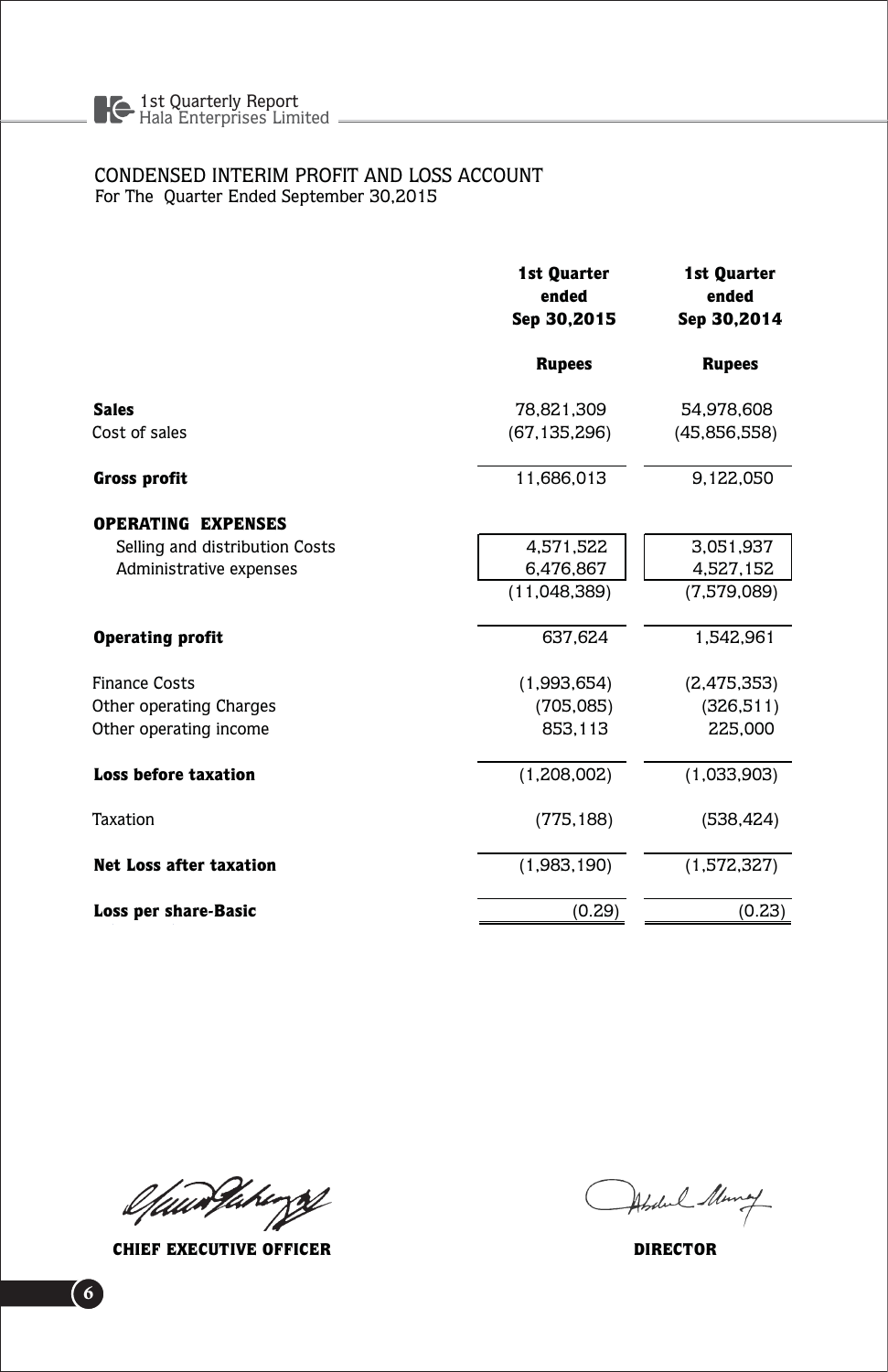

### CONDENSED INTERIM CASH FLOW STATEMENT

For The Quarter Ended September 30,2015 (un-audited)

|                                                           | <b>QUARTER ENDED</b><br>SEP 30,2015<br>(UN-AUDITED)<br>Rupees | <b>QUARTER ENDED</b><br>SEP 30,2014<br>(UN-AUDITED)<br>Rupees |
|-----------------------------------------------------------|---------------------------------------------------------------|---------------------------------------------------------------|
| <b>CASH FLOW FROM OPERATING ACTIVITIES</b>                |                                                               |                                                               |
| Loss before taxation                                      | (1,208,002)                                                   | (1,033,903)                                                   |
| Adjustments for:                                          |                                                               |                                                               |
| Depreciation                                              | 984,578                                                       | 1,084,424                                                     |
| Financial charges                                         | 1,993,654                                                     | 2,475,353                                                     |
| Gratuity                                                  | 1,718,796                                                     | 1,710,542                                                     |
|                                                           |                                                               |                                                               |
|                                                           | 4,697,028                                                     | 5,270,319                                                     |
| Operating profit before working capital changes           | 3,489,026                                                     | 4,236,416                                                     |
| (Increase) / decrease in current assets                   |                                                               |                                                               |
| Stores and spares                                         | (186, 971)                                                    | 256,634                                                       |
| Stock in trade                                            | 1,289,374                                                     | (1,665,593)                                                   |
| Trade debtors                                             | 17,131,507                                                    | (2,483,172)                                                   |
| Advances, deposits, prepayments and other receivables     | (1,627,262)                                                   | 2,625,596                                                     |
| Sales tax refundable                                      | (503, 804)                                                    | (479, 085)                                                    |
| Due from associated undertakings                          | 2,423,008                                                     | (134,075)                                                     |
| (Decrease)/ increase in current liabilities               |                                                               |                                                               |
| Due to directors and associated undertakings              | 801,118                                                       | 6,511,277                                                     |
| Creditors, accrued and other liabilities                  | (8,393,192)                                                   | 1,055,541                                                     |
|                                                           | 10,933,778                                                    | 5,687,123                                                     |
| Cash generated from operations                            | 14,422,804                                                    | 9,923,539                                                     |
| Financial charges paid                                    | (2,874,045)                                                   | (3,807,408)                                                   |
| Income tax paid                                           | (1,044,684)                                                   | (565, 128)                                                    |
| Gratuity paid                                             | (2,022,707)                                                   | (345, 611)                                                    |
| Net cash (used in) / from operating activities            | 8,481,368                                                     | 5,205,392                                                     |
| <b>CASH FLOW FROM INVESTING ACTIVITIES</b>                |                                                               |                                                               |
| Capital expenditure                                       | (16,500)                                                      |                                                               |
| Long term deposits                                        |                                                               |                                                               |
| Net cash (used in) investing activities                   | (16,500)                                                      |                                                               |
| <b>CASH FLOW FROM FINANCING ACTIVITIES</b>                |                                                               |                                                               |
| Long term loan from directors and associated undertakings |                                                               |                                                               |
| Short term finances                                       | (6,437,000)                                                   | (5,290,909)                                                   |
| Net cash from / (used in) financing activities            | (6,437,000)                                                   | (5,290,909)                                                   |
| Net increase in cash and cash equivalents                 | 2,027,868                                                     | (85, 517)                                                     |
| Cash and cash equivalents at the beginning of year        | 2,706,173                                                     | 2,799,236                                                     |
| Cash and cash equivalents at the end of the period        | 4,734,041                                                     | 2,713,719                                                     |
|                                                           |                                                               | Abdul Alun                                                    |

**CHIEF EXECUTIVE OFFICER** 

**DIRECTOR**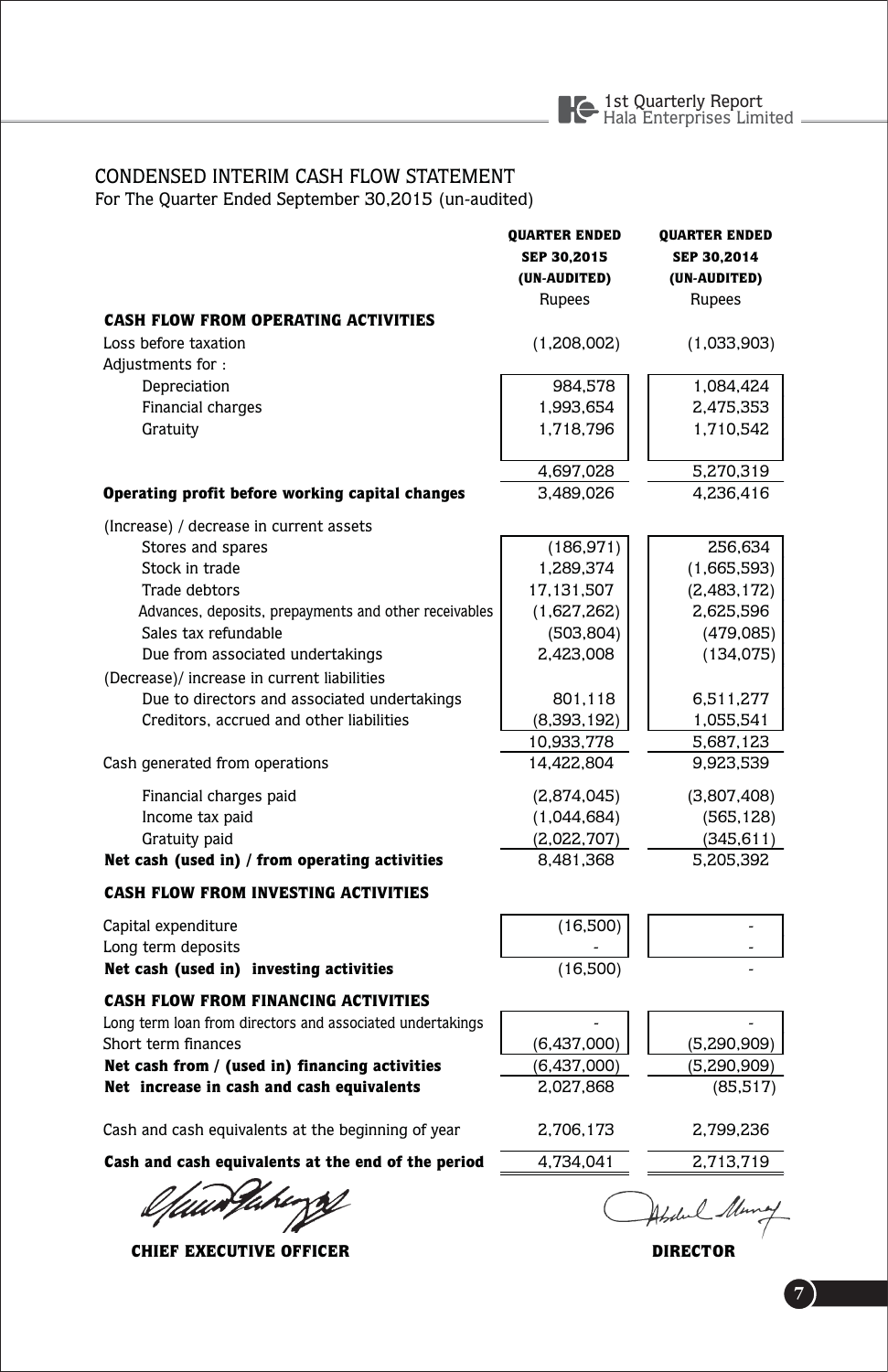#### CONDENSED INTERIM STATEMENT OF COMPREHENSIVE INCOME For The Quarter Ended September 30, 2015 (un Audited)

|                                                                                                          | 1st Quarter<br>ended<br>Sep.2015 |             |
|----------------------------------------------------------------------------------------------------------|----------------------------------|-------------|
|                                                                                                          | Rupees                           | Rupees      |
| Net Loss for the period                                                                                  | (1,983,190)                      | (1,572,327) |
| Other comprehensive income                                                                               |                                  |             |
| Items that will not be reclassified to profit and loss                                                   |                                  |             |
| Unrecognised acturial gain due to experience adjustment on<br>remeasurement of staff retirement benefits |                                  |             |
| Items that may be reclassified subsequently to profit and loss                                           |                                  |             |
| Surplus on remeasurement of investment available for sale                                                | 2,629,213                        | (768, 651)  |
| Other comprehensive income                                                                               | 2,629,213                        | (768, 651)  |
| Total comprehensive income/(Loss) for the period                                                         | 646,023                          | (2,340,978) |

l fuur Pakings

CHIEF EXECUTIVE OFFICER

Abdul Munay

**DIRECTOR**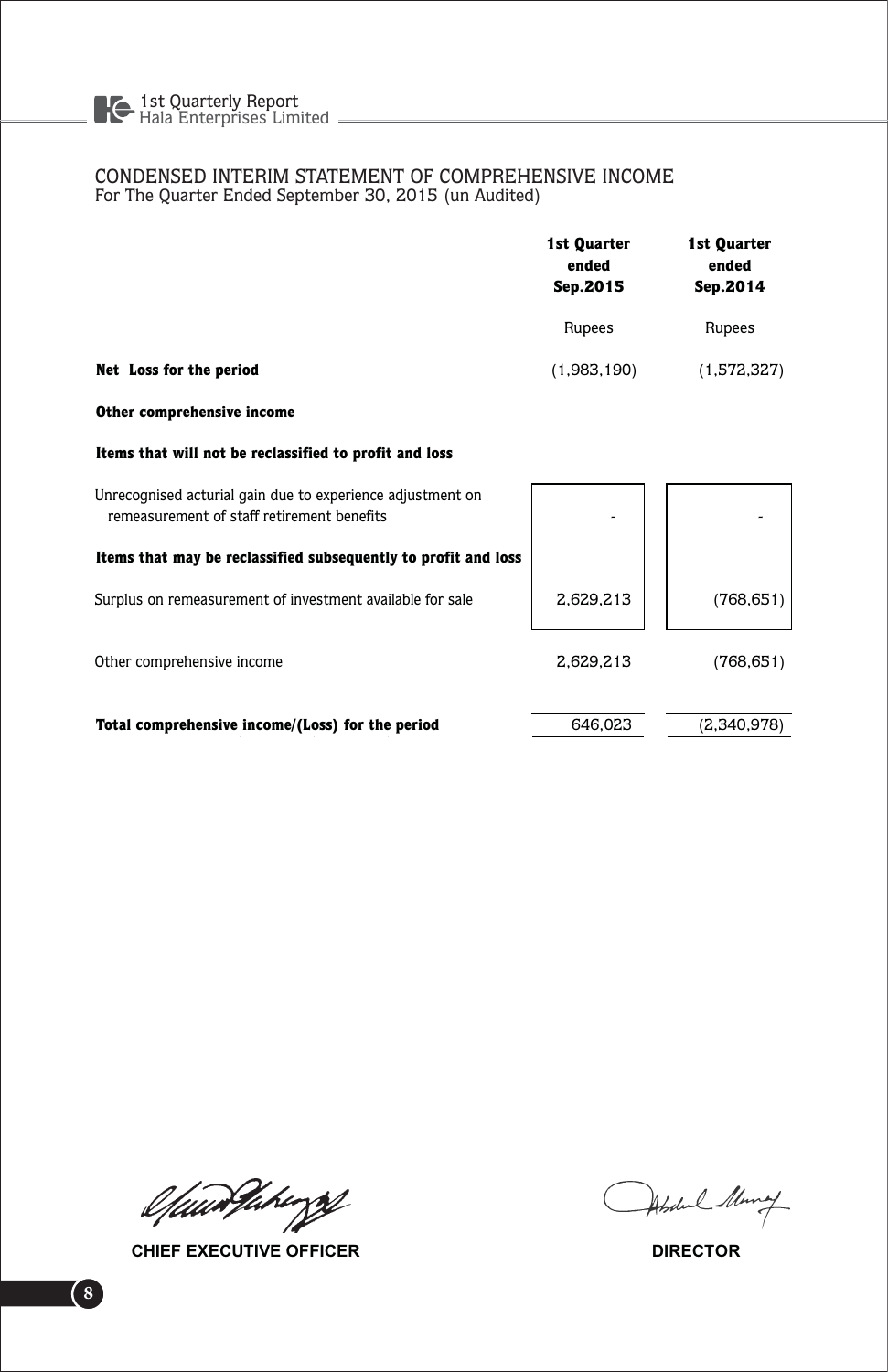#### CONDENSED INTERIM STATEMENT OF CHANGES IN EQUITY For The Quarter Ended September 30,2015 (un-audited)

|                                                                                                                    |            |            | Reserve   |                |           |            |                 |             |
|--------------------------------------------------------------------------------------------------------------------|------------|------------|-----------|----------------|-----------|------------|-----------------|-------------|
| Particulars                                                                                                        |            | Share      |           | Investment     |           |            | Accccumulated   |             |
|                                                                                                                    | Share      | Deposit    | Capital   | Revaluation    | Revenue   | Total      | Loss            | Total       |
|                                                                                                                    | Capital    | Money      | Reserve   | Reserve        | Reserve   |            |                 |             |
|                                                                                                                    |            |            |           |                |           |            |                 |             |
| Balance as at Jun 30.2014                                                                                          | 68.040.000 | 47.031.914 | 2.274.287 | 4.951.407      | 7.000.000 | 14.225.694 | (122, 532, 881) | 6.764.727   |
| Net loss for the period ended Sep 30, 2014                                                                         |            |            | ä,        | $\overline{a}$ | ä,        |            | (1,572,327)     | (1,572,327) |
| Other comprehensive incone for the period<br>ended Sep 30,2014                                                     |            |            |           | (768.651)      |           | (768.651)  |                 | (768, 651)  |
|                                                                                                                    |            | ï          |           | (768, 651)     | í,        | (768, 651) | (1,572,327)     | (2,340,978) |
| Transfer from surplus on revaluation<br>of property, plant and equipment in<br>respect of incremental depreciation |            |            |           |                |           |            |                 |             |
| charged in current period                                                                                          |            |            |           |                |           |            | 413,690         | 413.690     |
| Balance as at Sep 30,2014                                                                                          | 68,040,000 | 47,031,914 | 2,274,287 | 4.182.756      | 7,000,000 | 13,457,043 | (123, 691, 518) | 4,837,439   |
| Balance as at Jun 30,2015                                                                                          | 68,040,000 | 61.923.044 | 2.274.287 | 9,016,579      | 7.000.000 | 18,290,866 | (132, 669, 964) | 15,583,946  |
| Net loss for the period ended Sep 30, 2015                                                                         |            |            |           |                |           | ä,         | (1,983,190)     | (1,983,190) |
| Other comprehensive incone for the period                                                                          |            |            |           |                |           |            |                 |             |
| ended Sep 30,2015                                                                                                  |            |            |           | 2.629.213      | ä,        | 2.629.213  |                 | 2,629,213   |
| Transfer from surplus on revaluation<br>of property, plant and equipment in<br>respect of incremental depreciation |            |            |           | 2.629.213      | ï         | 2.629.213  | (1,983,190)     | 646,023     |
| charged in current period                                                                                          |            |            |           |                |           |            | 380.874         | 380.874     |
| Balance as at Sep 30,2015                                                                                          | 68.040.000 | 61,923,044 | 2.274.287 | 11.645.792     | 7.000.000 | 20.920.079 | (134, 272, 280) | 16,610,843  |

l fuur Pakings

CHIEF EXECUTIVE OFFIC ER D

Abdul Munay

IRECTOR